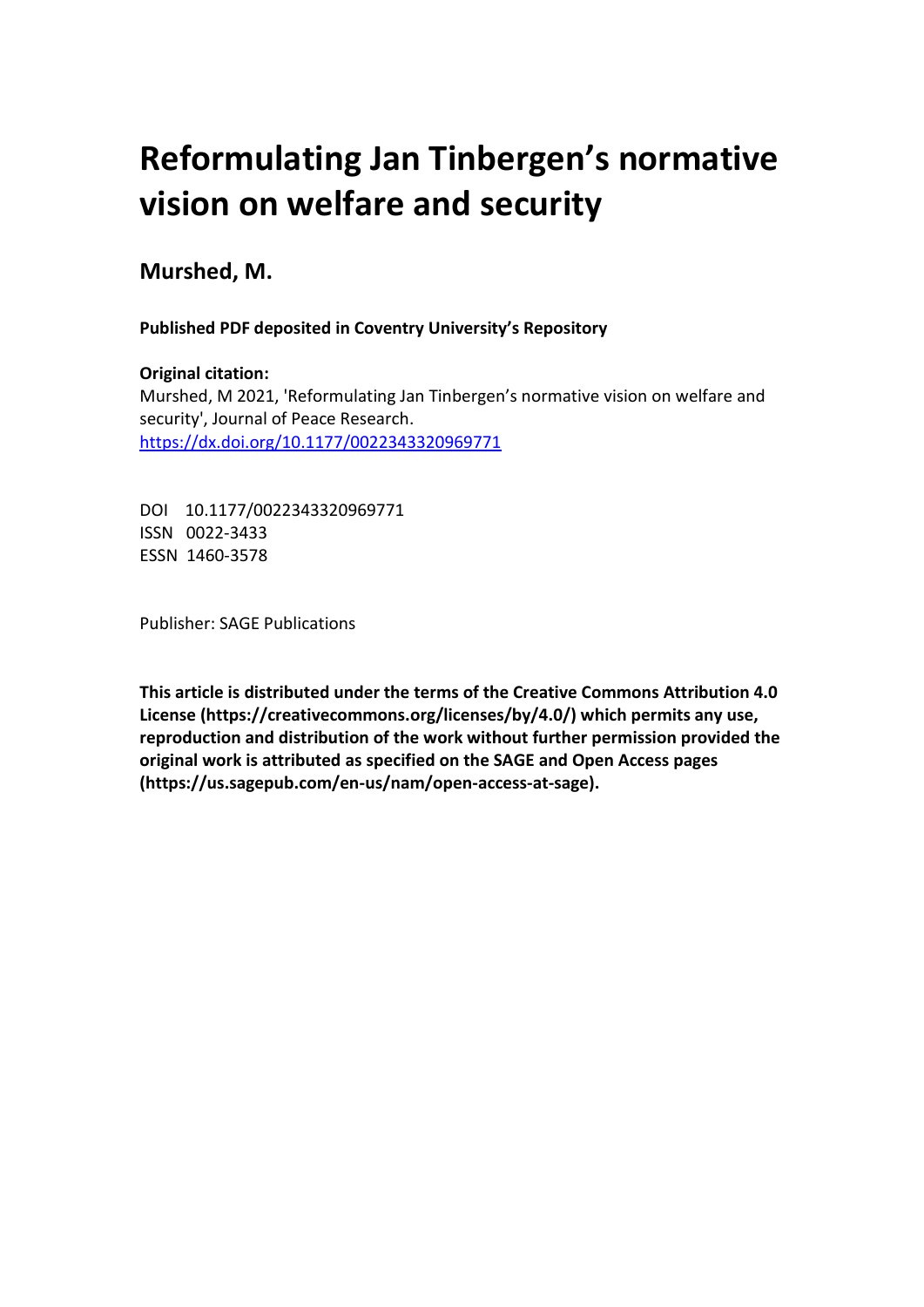## Reformulating Jan Tinbergen's normative vision on welfare and security

#### S Mansoob Murshed <sup>®</sup>



Journal of Peace Research 1–11  $\circledcirc$  The Author(s) 2021 Article reuse guidelines: [sagepub.com/journals-permissions](https://sagepub.com/journals-permissions) [DOI: 10.1177/0022343320969771](https://doi.org/10.1177/0022343320969771)  [journals.sagepub.com/home/jpr](http://journals.sagepub.com/home/jpr)  **SSAGE** 

International Institute of Social Studies (ISS), Erasmus University of Rotterdam & Centre for Financial and Corporate Integrity (CFCI), Coventry University

#### Abstract

This article builds on the intellectual legacy of Jan Tinbergen by extending his analysis on welfare and security into a framework involving strategic interaction. I first incorporate welfare and security in terms of interstate tensions into a single utility or payoff function. An uncertain world is characterized by states that are more peaceful, and others where nations are more hostile to each other. Both conflictual and peaceful outcomes lie along a spectrum of hostility short of war. The strategies adopted by the two countries, which promote peace, can be complements or substitutes. This means that they can go up or down in response to increases in the strategies of its rival. I demonstrate that noncooperative behaviour between nations is Pareto inferior to cooperative behaviour, because the latter is associated with more actions and efforts to promote peace. Cooperative behaviour is akin to Tinbergen's notion of world government. Non-cooperative behaviour by states also leads to moral hazard, and there can be free-riding in joint peaceful behaviour by some nations, particularly when the strategies of the countries are substitutes. The model is extended to aggressive international behaviour, including that mandated by populist plebiscites or election victories, as well as an outline of individual behaviour driven by identity-based politics.

#### Keywords

Jan Tinbergen, populism, welfare & security

#### Introduction

2019 marked the 50th anniversary of the first Nobel Prize in Economics awarded to Jan Tinbergen.<sup>1</sup> Many aspects of Tinbergen's contribution to economics are well known, for example his pioneering work in econometrics, macroeconomic modelling, and the rule regarding the correspondence between targets and instruments in macroeconomic policymaking. His views about development issues are less well known, for example the norm regarding the volume of development assistance flows from rich to poor nations at 0.7 % of each developed country's national income. $2$  Even less well known are

<sup>1</sup> Also awarded jointly to the Norwegian economist Ragnar Frisch.

 $^{\rm 2}$  The target for official development assistance flows was originally in the 1960s formulated as 0.75% of gross national product. The Pearson Commission restated the goal as 0.7% of donor GNI to be reached no later than 1980.

Tinbergen's analyses of war and peace, particularly his characterization of the linkage, indeed the inseparability, between welfare and security, and his strong advocacy for world government as a means of resolving interstate coordination failure.

The present article attempts to pay homage to Tinbergen's work on the nature of interstate conflict by incorporating the welfare and security framework into a theoretical model of strategic interaction between nation states. It must be emphasized that interstate conflict at present rarely descends into outright 'war'; even the militarized interstate disputes of the present era, say between India and Pakistan, are exemplified by their low intensity if measured in terms of military casualties. Instead, what needs to be understood and modelled, as

Corresponding author: [Murshed@iss.nl](mailto:Murshed@iss.nl)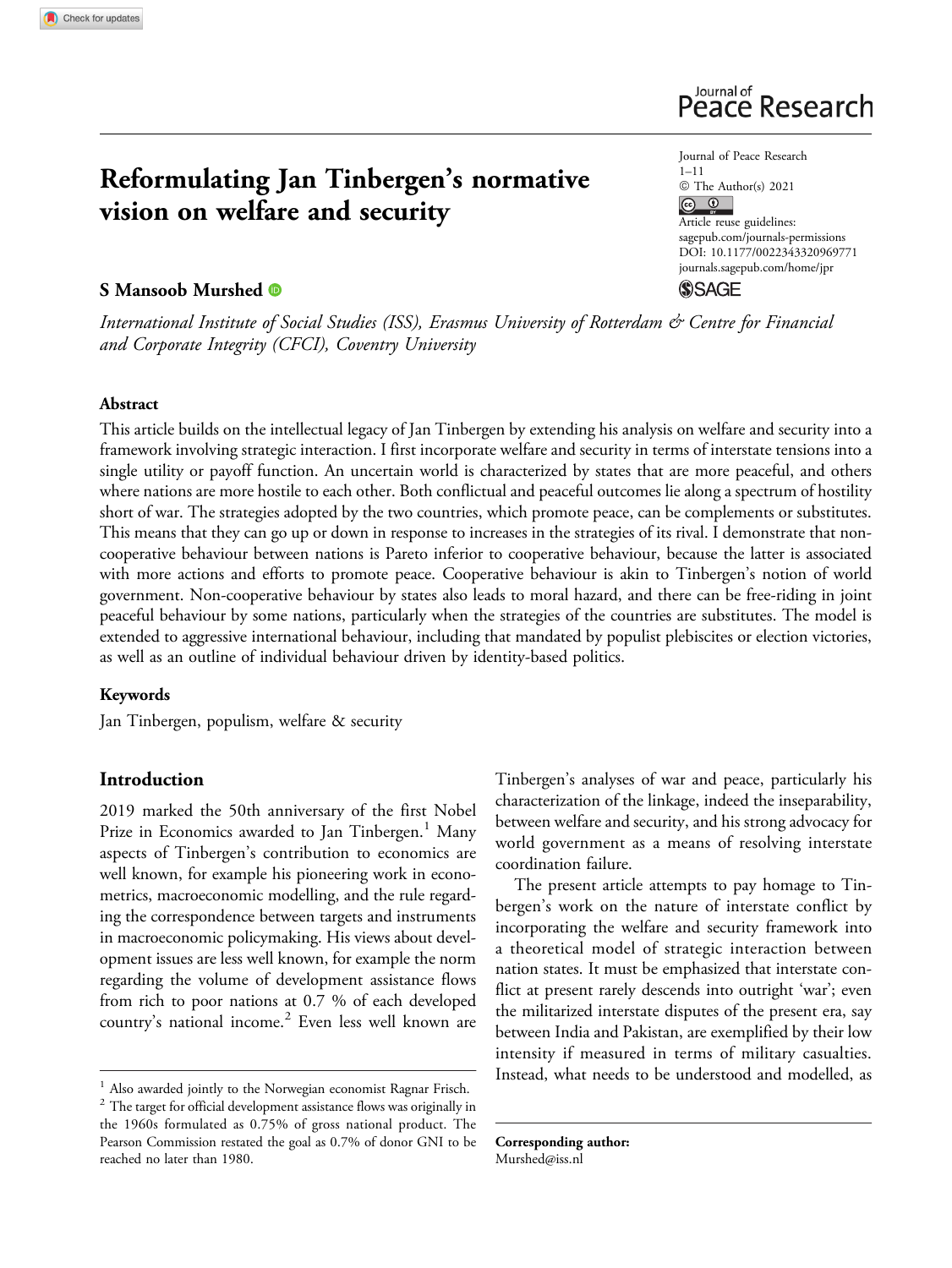is done in this article, is *hostility* between nations, which can take the form of the departure from international organizations, boycotts, sanctions and the general diminution of cooperative behaviour, all short of what is normally understood as war. The article begins by selectively reviewing what economists in the past thought about the nature of war and what would achieve peace. I then build a model in the Tinbergian spirit that allows us to focus on the simultaneous analysis of welfare and insecurity. Finally, the relevance of Tinbergen's analysis in our era of heightened insecurity is demonstrated. This insecurity is a by-product of extreme or hyper-globalization of our present era, resulting in the emergence of structural and enduring inequalities, including inequalities of opportunity, as well as the rise in populism and interstate hostility short of outright war.

The rest of the article is organized as follows: the next section outlines the evolution of endogenous notions of war within the domain of economics. A two-country theoretical model, in the spirit of Tinbergen & Fischer's (1987) outline of a social welfare or utility function, where welfare and security go hand in hand, is then constructed in the context of peaceful and less peaceful states of interstate interaction. These peaceful and less peaceful states can be affected by actions and efforts by both countries engendering interdependence, and I demonstrate the Pareto superiority of cooperative behaviour, akin to Tinbergen's (1990) advocacy of world government. Non-cooperative behaviour by states is also associated with moral hazard and there can be free-riding in peaceful behaviour by some states. Before concluding, I extend the model to demonstrate moral hazard, as well as situations when an immiserized median voter may be induced to vote for more aggressive behaviour by his government on the international stage.

#### Endogenous war

Mainstream economics has traditionally regarded war to be mainly outside the realm of economic analysis, except with reference to the costs of war and the bounded (or limited) rationality of war, as war when compared to a negotiated settlement is more damaging, and therefore irrational. We may even be tempted to conclude that mainstream economics regards war as an exogenous phenomenon. In the positive sense the damage done by war on infrastructure, productive capacity and output, along with other adverse phenomena such as inflation, has long been considered in economic analysis. As early as in Adam Smith's The Wealth of Nations (1776/1966) the costs of maintaining an army is mentioned. The

sovereign may have the duty to maintain the security of his/her subjects from violence and invasion, but it comes at a price, which contemporary economists have described as the military burden of providing security, also alluding to the military establishment's insatiable appetite for additional resources; see, for example Smith (2009). In historical terms, we have the work of Charles Davenant (1695/2019) who wrote at length about ways of financing war, with a warning about the perils of longterm borrowing in this connection. By contrast, political sociologists, such as Charles Tilly (1992), have pointed out the role of war in state-building, asserting that in the historical European context the need for ever more complex military establishments necessitated enhanced state capacity, including fiscal capacity, leading to the state's increased ability to provide a growing array of public goods, as well as its role in economic management.

Mercantilist motives can, however, make war endogenous to the objective of accumulation at the expense of others. The acquisition of trade monopolies and resources with which to manufacture and trade can turn war into a tool to achieve these objectives; see Findlay & O'Rourke (2007) for a historical account of the relationship between trade and power in the last millennium. The theory of economic imperialism may also be considered in this context (Hobson, 1902/1948; Lenin, 1917/1963). The competition for markets and resources, and even the need to exploit foreign cheap labour for the purposes of manufacture could lead to war. Another source of endogenous war could emerge as a result of the Malthusian trap which can be traced back to the work of Thomas Malthus (1798/1965). War might act as a 'positive' check when population growth outstripped the available produce of agriculture, which Malthus felt to be subject to diminishing returns, due to the fixity of available land, even if occasional productivity improvements in agriculture were possible. This also meant that wars, such as the Thirty Years War in the 17th century, as well as epidemics such as the Black Death in 14th century Europe could at least temporarily raise the living standards of workers, as the population dramatically declined compared to land, the fixed factor, whose productivity was largely undiminished by war or pestilence; see, for example, Voightländer & Voth (2013).

With respect to the opportunity costs of war, Haavelmo (1954) provides us with a general equilibrium framework in which the trade-off between production and appropriation is modelled. Mankind can earn a living through production, or alternatively engage in predation. But war has costs, including the military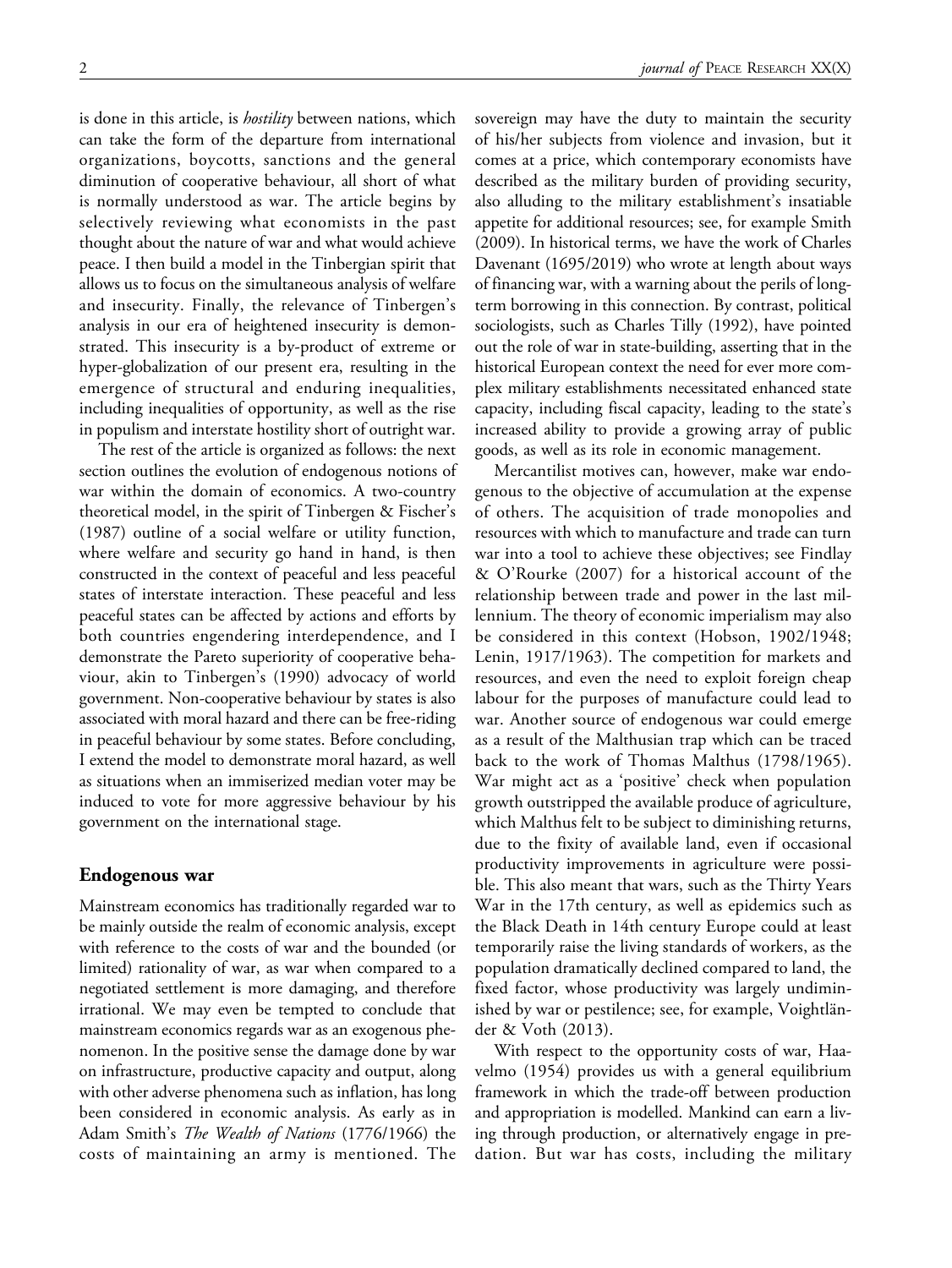expenditure to acquire capable armed forces, as well as the damage done by war. Pigou (1921) provided us with a measure of the military burden or defence expenditure in the UK just before World War I, which he estimated to be about 4% of national income in the UK around 1913 (Pigou, 1921: Chapter 2). He also deals with how a war economy functions in terms of the effect on consumption, investment and aspects of war finance. Keynes (1920/2004) was deeply opposed to the punitive terms of the 'Carthaginian Peace' imposed on Germany at the Treaty of Versailles in 1919 because he felt that the hardships imposed on the German people and economy would prevent the economic recovery of Europe, making Central Europe ripe for revolution and political instability.

Economists in the 19th century were less concerned with war, as they felt that trade stimulated peaceful relationships between nations and peoples, and the benefits of free trade would be lost when military conflicts broke out. For example, John Stuart Mill (1840/1968) argued that intensified international economic relations would reduce the incentives for conflicts among nations. Richard Cobden (1835/1978) considered commerce to be the panacea for interstate rivalry. Also, in a celebrated work at the time of its publication just before World War I, Sir Norman Angell (1910) argued that war between nations was utterly futile; it would be so destructive that even the victor's war-related losses would outweigh any gains. Pigou (1921: Chapter 3), however, argued that the interests of the armaments industry and the competing interests among great powers associated with imperialism exacerbated the risk of war. Schumpeter (1954) believed that the growth of advanced capitalism would render war between nations less likely.

The belief – shared by classical and neoclassical economists – that intensified economic ties could be the basis of peaceful relationships between countries at first sight makes economic analysis of cooperation and conflict unnecessary. It is almost as if economists should focus on ways to secure free trade and full employment. But the notion of security (armed peace) needs to be incorporated into welfare, along with efforts to strengthen the peace if needs be via economic means (economic integration); the liberal peace concept (Gleditsch, 2008). This should minimize the risk of war, but even in a state of peace hostility between nations may still persist. Also, the peace based upon mutual economic interdependence which is central to the liberal or capitalist peace is not something that always emerges endogenously, nor is it always self-enforcing. International cooperation through commitment to common membership of international

organizations, or even world government, is needed to secure the 'liberal' peace. Indeed, around the time of the outbreak of World War II, Lionel Robbins (1939/1968) argued that war was a consequence of the absence of federation at certain levels, implying that national economic sovereignty needed to be curtailed to ensure greater international economic policy coordination.

#### A Tinbergian model of interstate conflict

Currently, most wars are internal wars, which are also described as intrastate or civil wars. Yet interstate tensions, short of militarized conflict, still persist. Many Cold War rivalries have re-emerged; examples include the Syrian civil war, the recent escalation of hostilities between the USA and Iran, and trade-related hostility between the USA and China (see van Bergeijk, 2019). Tinbergen's life, encompassing the bulk of the 20th century, was dominated by intense interstate conflict: the two World Wars and the Cold War that followed, with its ever-present threat of planetary extinction. The wastefulness of wars and the preparation for wars, which, in addition to collateral damage, created immense human suffering, was something Tinbergen was acutely aware of. The moral underpinnings of his economic analysis were modestly but oft-stated in his quest for an 'optimum social order'.<sup>3</sup> This involved not just the maximization of utilitarian welfare, $4$  but also the elimination of poverty, the attenuation of inequality and the *feeling* of security; see Tinbergen & Fischer (1987) as an example. Above all, Tinbergen clearly states that 'welfare' and security are inseparable. Incidentally, the welfare function in Chapter 2 of Tinbergen & Fischer (1987) also has utility declining in inequality, something that would not fit in easily with our contemporary world (and is a challenge to mainstream economics as well).

The hallmark of Tinbergen & Fischer's (1987) theoretical contribution is that welfare cannot be assessed just in terms of the traditional notion of consumption (of private and public goods), but also includes security. This analytical approach differs from the mainstream approach to the 'war' sector that concentrated on the problem of how to produce an exogenously determined level of military security at minimal cost (Hitch & McKean, 1960: 2). In the view of Tinbergen and

<sup>3</sup> As in Jean Bodin's (1576/1955) idea of a well-ordered society.

<sup>&</sup>lt;sup>4</sup> The greatest good of the greatest number, to quote Jeremy Bentham, which can be naïvely construed as the sum of individual utilities, without due regard for the rapidly diminishing marginal utility of extra income for the already very rich and super-rich!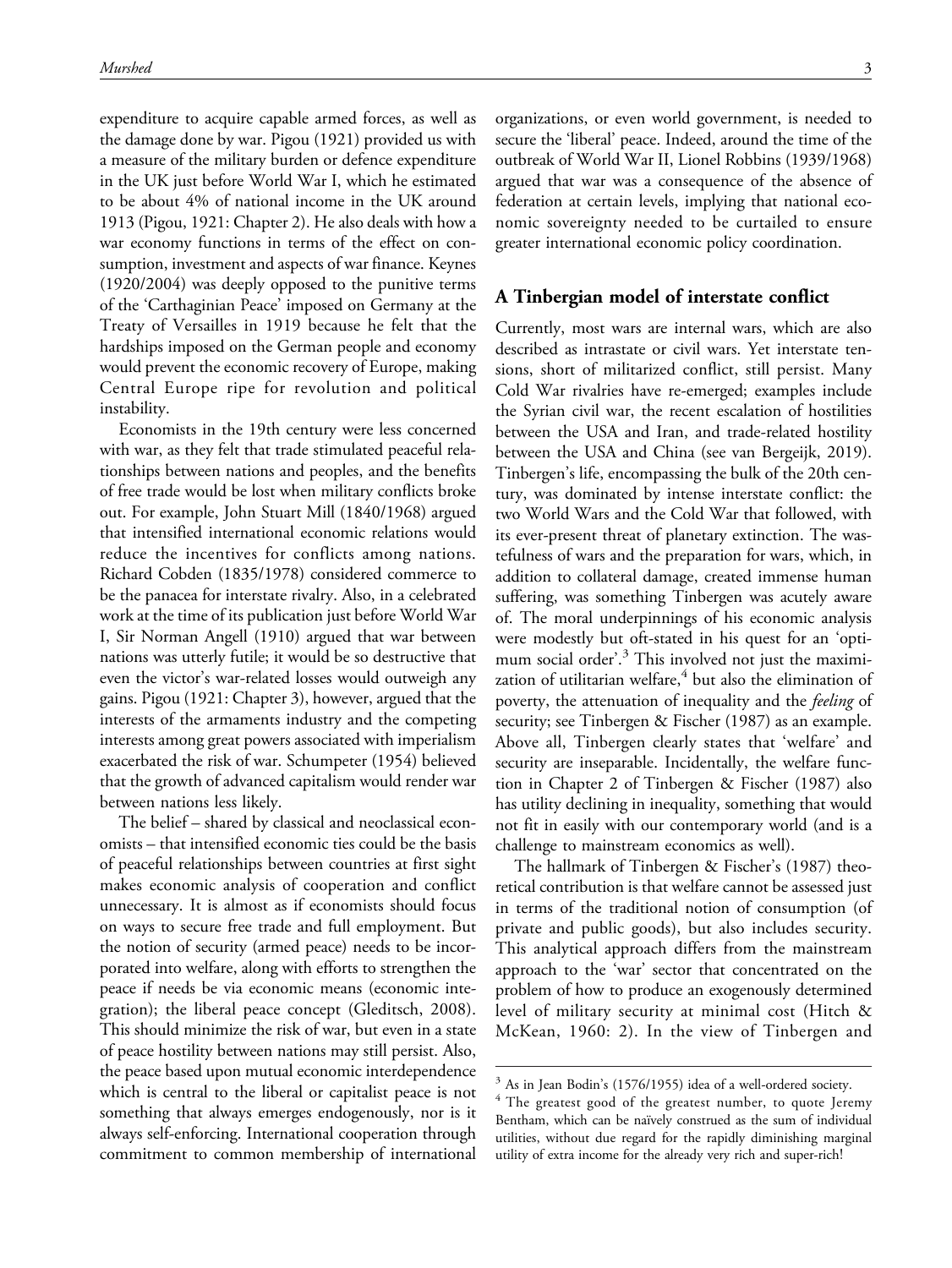Fischer, military expenditure, particularly of the defensive variety, could be justified as it permits the existence of the other inputs into welfare. Moreover, aggregate welfare is greater in a state of peace, albeit an armed peace involving some military expenditure for selfdefence, than in a more hostile environment where the risk of war is greater. Hence, uncertainty needs to be introduced into the calculus of warfare and welfare (see also van Bergeijk, 1987).

The remainder of this section builds a model of strategic interaction between two countries (a home country,  $H$ , and a foreign country,  $F$ ) that are hostile to one another in two states, both falling short of outright armed conflict. One state of the world is more peaceful with greater aggregate income and the provision of security-unrelated public goods (health, education and social protection) compared to the less peaceful or more hostile state.<sup>5</sup> Security expenditure is greater in the more hostile state. Both countries can affect the probability of the more peaceful state by an action that is unique to the country, but each country is impacted by the action of the other. Examples of these are a greater willingness to negotiate, accommodate and enter into agreements, state visits, but also negative interaction such as (economic) sanctions, recalling of ambassadors or ending the membership of regional integration initiatives (Brexit). My model, thus, presupposes greater commerce and joint membership of international organizations, both pillars of the liberal peace between nations (Gleditsch, 2008), as well as threats to the liberal peace. In this manner, we model changes in international interdependence.

As indicated, there are two states of nature: one more peaceful  $(P)$  and the other associated with greater conflict or hostility (C).<sup>6</sup> Their probabilities are defined as  $\Pi$  and  $1-H$ , respectively. An important feature of our model is that states of hostility, or peace, are relative. The probability of either state is affected by an action  $(a)$  by the home country and effort  $(e)$  by the foreign country. These are also the strategic variables employed by the two sides. We postulate that the probability of the good (peaceful) state  $\Pi$  changes with the input of action and effort by the two sides, but at diminishing rates. These probabilities are based on a common distribution

function on the likelihood of the two states, and are, therefore symmetric for both nations.<sup>7</sup>

Actions and efforts influence the probability of peace, but they do entail costs for each country, and these are explicitly modelled via cost functions. The costs of actions to promote peace could, for example, take a variety of forms including diplomatic expenditures and numerous forms of goodwill expenditure (van Bergeijk & Moons, 2018). In addition, there may be nonpecuniary costs, such as the loss of face to domestic political supporters, for example for Donald Trump if he is perceived to be soft to China, or the British Conservative Prime Minister if he or she makes concessions to Europe, or to Narendra Modi if he was seen to be conciliatory to Pakistan. More importantly, there are costs associated with messaging domestic constituents about the relative merits of peaceful actions or vice versa.

The risk-neutral expected social welfare  $(U_H)$  of the home country  $(H)$  is given by

$$
U_H = \leftarrow (a, e) U_H^P(Y_H^P) + (1) \qquad (a, e) U_H^C(Y_H^C)
$$
  

$$
C(a(m, n)) \leftarrow
$$

The assumption of risk neutrality may appear strong. It may be justified by arguing that we are modelling government behaviour with regard to peace and hostility towards other nations short of outright war. Relaxing the assumption will not alter the qualitative nature of the results that follow, particularly in connection with the superiority of cooperative behaviour over noncooperative outcomes. Due to the property of risk neutrality, welfare or utility can be described in terms of expected utility payoffs (Ys):

$$
U_H = \leftarrow (a, e)Y_H^P + (1) \qquad (a, e)Y_H^C \qquad C(a(m, n))
$$

$$
(1) \leftarrow
$$

where  $\boldsymbol{Y}^{P}_{H}$  and  $\boldsymbol{Y}^{C}_{H}$  denote payoffs in peace and conflict, respectively, weighted by the probabilities of the two states. C is the cost function of undertaking the action, a. Action, a, increases the probability of peace,  $\Pi$ , but undertaking it entails a cost, for example in terms of foregone revenue. Also,  $\Pi_a > 0$ , but  $\Pi_{aa} < 0$ . Both  $C_a$  $> 0$  and  $C_{aa} > 0$ . The cost functions will be influenced by domestic identity-based politics,  $Ca<sub>1</sub><0$ ,  $Ca<sub>2</sub>$ >0. There are two messages, one internationalist  $(m)$  which lowers the cost of peaceful behaviour for the state, and another (n) sending out a nationalistic message raising the cost of

<sup>5</sup> See Addison, Le Billon & Murshed (2002) for a sketch of a similar model upon which the present model is based.

<sup>&</sup>lt;sup>6</sup> Conflict does not mean war as traditionally understood, but hostile actions such as sending out the navy, imposing sanctions, withdrawing from treaties or just aggressively pursuing trade or territorial disputes.

 $7$  The probabilities could also be made subjective, see Jeffrey (2004). They may also be formed in a Bayesian fashion by updating priors, which is unnecessary in our single period framework.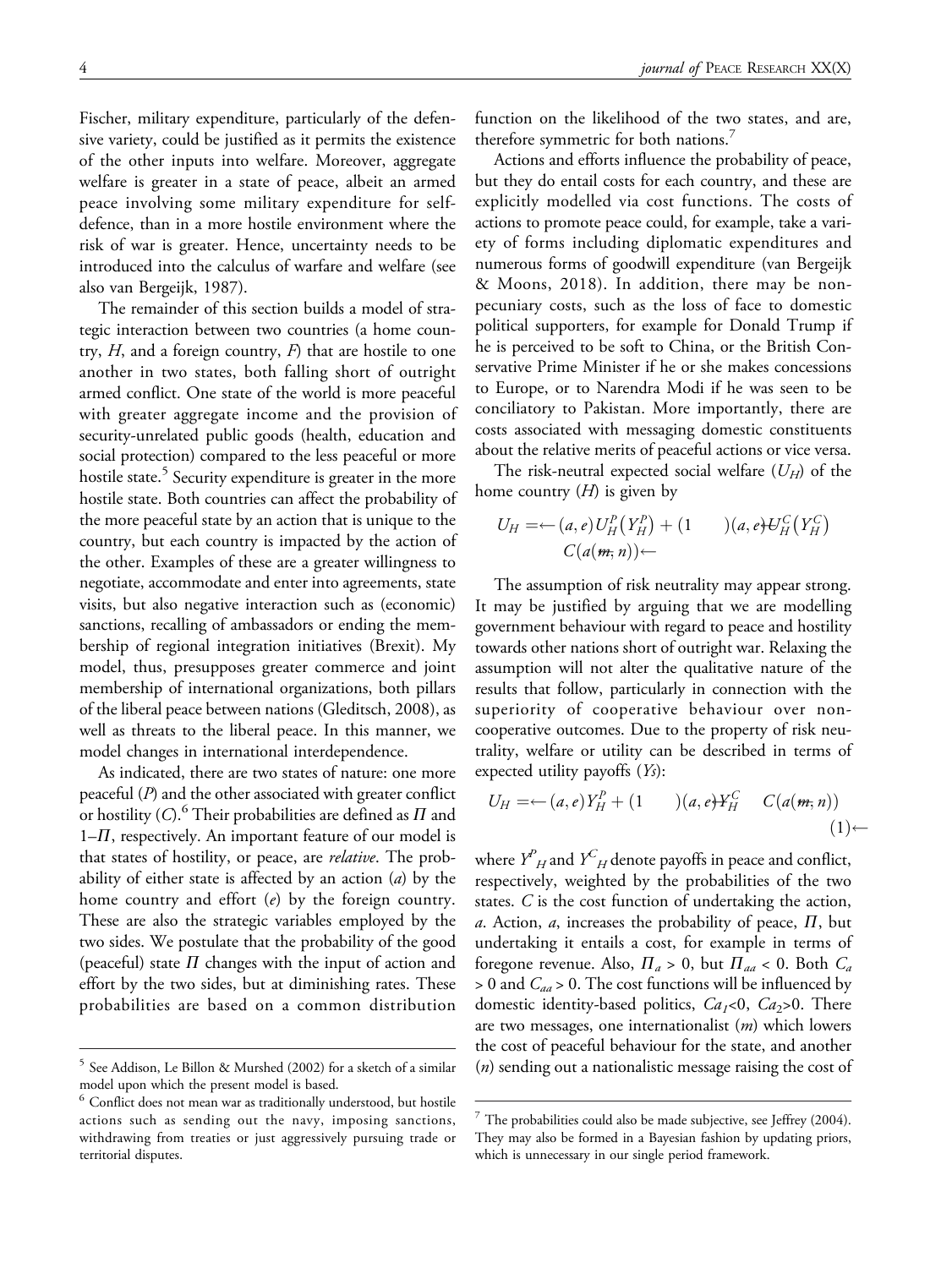peaceful behaviour in the welfare function. Disposable income and public goods provision (such as health, education and social protection) are greater in the relative state of greater peace  $(Y_H^P)$  than in the more hostile state  $(Y_H^C)$ , and there is less harmful military expenditure crowding out other public goods in the peaceful state. Normally, the individual rational economic man or homo economicus would have a strong preference for the peaceful state; a notable exception in real life would be the Brexit referendum which produced a majority to be poorer and less secure. Other examples include the election of Donald Trump in the USA in 2016, the election victories of the incumbent Indian Prime Minister, Narendra Modi and the British Prime Minister, Boris Johnson in 2019. Tinbergen & Fischer (1987: Chapter 2) explicitly enter the probability of a more peaceful world conditional on the implementation of a variety of relevant arms control treaties at the time. Hence, even if the peaceful state generates more welfare, its probability is enhanced by the *choice* of costly peaceful actions, both at home and abroad.

Turning to the foreign country  $(F)$ , we similarly have

$$
U_F = -(a,e)Y_F^P + (1) \qquad (a,e)Y_F^C \qquad E(e(\mathbf{m},n))
$$

$$
(2) \cdot
$$

A similar set of arguments apply to the foreign country,  $E$  is the cost of effort,  $e$ , which increases the probability of peace,  $\Pi$ . Also,  $\Pi_e > 0$ , but  $\Pi_{ee} < 0$ ,  $E_e > 0$ , and  $E_{ee} > 0$ . Also, similar messaging impacts on the cost of peaceful behaviour with one message lowering costs of peaceful behaviour, and another increasing it,  $E_{el}$  <0,  $E_{e2} > 0$ .

In the non-cooperative or Cournot-Nash type interaction, the two sides move simultaneously. The solution to the model involves each side maximizing its utility function or payoff with respect to its own choice variable. For the home government it means maximizing utility from expected payoffs in Equation (1) with respect to *a* as shown by

$$
\frac{\partial U_H}{\partial a} = -a \left[ Y_H^P \quad Y_H^C \right] \quad C_a = 0 \tag{3}
$$

The foreign state maximizes Equation (2) with respect to e

$$
\frac{\partial U_F}{\partial e} = -\epsilon \left[ Y_F{}^P \quad Y_F{}^C \right] \quad E_e = 0 \tag{4}
$$

Note that in Equations (3) and (4) each country will equate its marginal benefit from exercising its own strategic choice to the corresponding marginal cost.

#### World government

It is interesting to consider a counterfactual situation where both sides are compelled to cooperate by an outside power or agency. This is similar to Tinbergen's advocacy of world government; see Kol & Wolff (1993) and Tinbergen (1987). In order to further our understanding of such cooperative behaviour between nations we may allude to two theoretical concepts from economics. The first is to do with the 'we' or group rationality invoked by Robert Sugden (1991) among others. This is when individuals think of the group or team they belong to and factor in what is good for this collective in the process of individual decisionmaking and welfare calculus. Although it might be difficult to envisage such 'global' rationality, it is not in the realm of impossibility, and in the spirit of Tinbergen as an ideal to be strived for.<sup>8</sup> The second notion is to do with Kenneth Boulding's (1989) concept of integrative power. The exercise of this sort of power results in voluntary compliance, as opposed to the power of threats when potential force is at stake, or exchange power when motivation is derived from the gains from trade. Integrative power may involve use of psychic, social or religious sanctions, but in the main, invokes compliance from a sense of duty. In an ideal state, nations may be motivated to federate and act jointly via forces other than coercion and the benefits of mutual exchange.

The individual decisionmaking functions of the two countries are now federated into a joint decisionmaking authority. The upshot of this discussion is that it will lead to the maximization of welfare (W), by summing the payoffs in Equations (1) and (2) together in a utilitarian fashion. This summing of payoffs is akin to the addition of individual incomes in a social welfare function; see Myerson (1981), for example. The existence of social welfare functions was brought into doubt by the Impossibility Theorem, proposed by Kenneth Arrow (1950), based on a number of restrictive axioms. Harsanyi (1955), however, provides us with a justification of utilitarianism, particularly when we go beyond the restrictiveness of ordinal utility, which only permits the ranking of alternative preferences.

Be that as it may, at some level, the single global welfare function, sum of equation (1) and (2), is

<sup>8</sup> It could be argued that the outbreak of the Covid-19 pandemic in 2020 would have been managed better if nations had acted in a more cooperative fashion.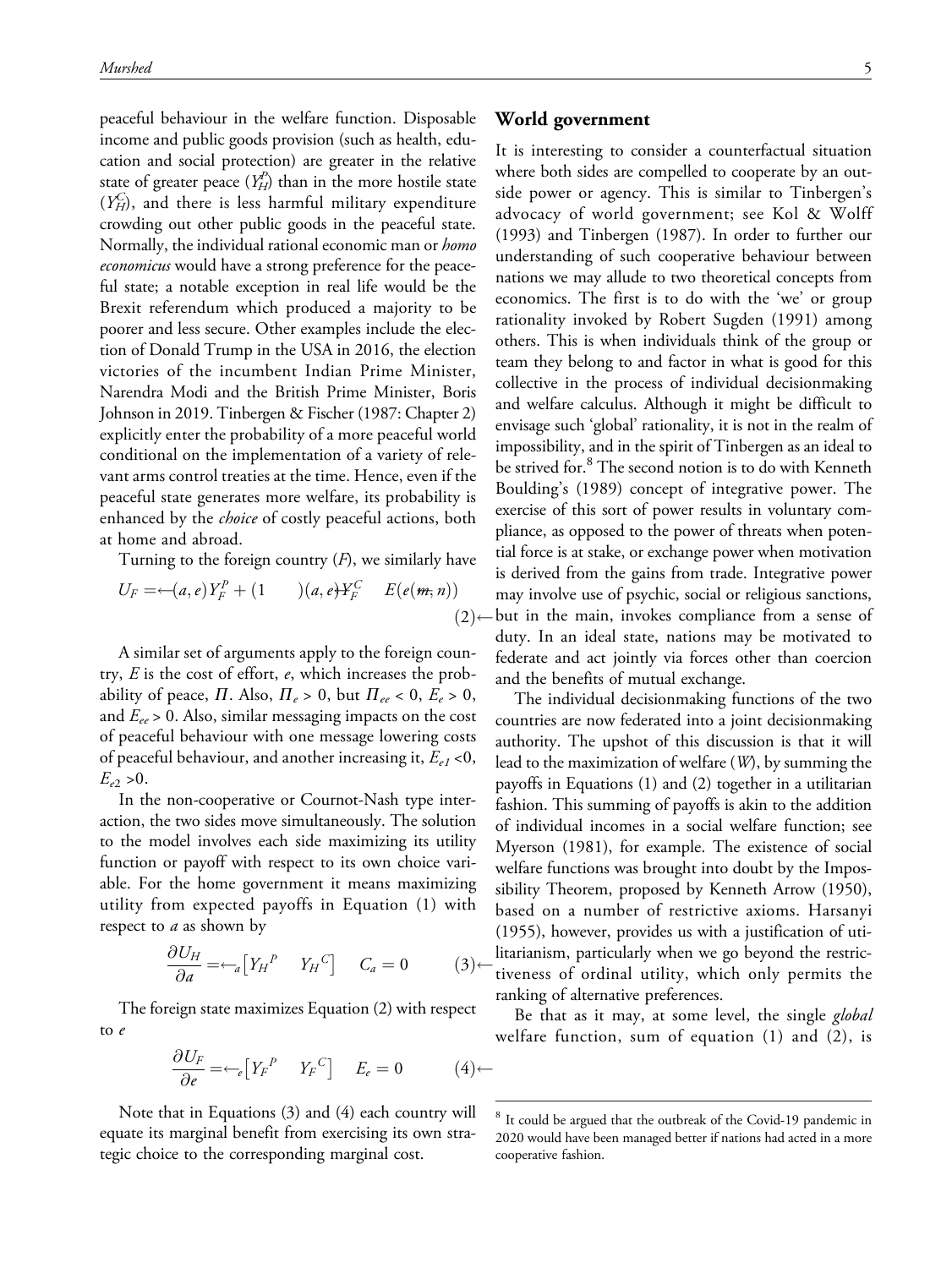maximized with respect to *a*:

$$
\frac{\partial W}{\partial a} = -a \left[ Y_H^P \quad Y_H^C \right] + -a \left[ Y_F^P \quad Y_F^C \right] \quad C_a = 0 \tag{5}
$$

and with respect to e:

$$
\frac{\partial W}{\partial e} = -\epsilon \left[ Y_F^P \quad Y_F^C \right] + -\epsilon \left[ Y_H^P \quad Y_H^C \right] \quad E_e = 0 \quad (6)
$$

Comparing Equation (3) with Equation (5), and Equation (4) with Equation (6), we discover that the equilibrium levels of both  $a$  and  $e$  are greater. This is because the marginal benefits of peaceful actions and efforts for both countries have risen, as indicated by the square bracketed second terms in the right-hand sides of (5) and (6). Both terms inside the squared brackets in (5) and (6) are positive, as payoffs in the peaceful state are greater than in times of conflict. The benefits of actions by the home country for the foreign nation, as well as the benefits of efforts by the foreign country for the home nation are now internalized. Hence, cooperation is Pareto superior to non-cooperative Cournot-Nash behaviour, as the global marginal benefit of both  $a$  and  $e$  is equated to marginal cost. Note, however, that even the cooperative outcome may not be completely free of strife. Despite that, our finding is in the spirit of world government, as advocated by Tinbergen (1987), because he felt national governments were too myopic; in our case, as will be demonstrated below, they can inadvertently conspire to generate moral hazard. The equilibrium described by (5) and (6) is on the 'contract curve', unlike the non-cooperative solution denoted by (3) and (4).

Returning to non-cooperative interaction, each side's strategic choices will depend on the first order conditions for a maximum given in Equations (3) and (4), along with a fixed conjecture about the opposition's strategic choice. These lead to the (linear) reaction functions for both sides, obtained by totally differentiating Equations (3) and (4) with respect to  $a$  and  $e$ . For the home country this is indicated by

$$
\frac{de}{da/R_H} = \frac{C_{aa} + \leftarrow_{aa} \left[ Y_H^C Y_H^P - \dots 0 \dots if \quad ae - 0 \right]}{ae \left[ Y_H^D Y_H^C - \dots \right]} \tag{7}
$$

and for the foreign nation by

$$
\frac{de}{da/R_F} = \frac{ae[\mathbf{Y}_F^P \quad Y_F^C}{E_{ee} + \frac{ce}{ce}[\mathbf{Y}_F^C \quad Y_F^P]} - \dots 0 \dots if \dots a_e - 0
$$

Since  $\Pi_{ae} = \Pi_{ea}$  by symmetry,  $Y^P > Y^C$ .



Figure 1. Strategic complements



Figure 2. Strategic substitutes

The reaction functions are positively sloped if  $\Pi_{ae} > 0$ , implying that the two strategies are complements (Figure 1). This is the standard assumption in the literature on conflict. In our model, however, we also allow for the possibility that  $\Pi_{ae}$  < 0, the choice variables are strategic substitutes, and the reaction functions could therefore slope downwards (Figure 2). This occurs because the strategy space is defined in terms of peace. Thus, if one side behaves more peacefully it increases the utility from payoffs for both parties, and the other country may free-ride on this action by not bringing about a corresponding increase in their action. It must also be remembered that action and effort are not without their costs. Also recall that we are concerned with relative states of hostility and peace, not armed conflict.

#### Moral hazard

 $(8)$  Furthermore, the non-cooperative solution to the model generates moral hazard. From the viewpoint of some of the domestic citizenry and the rest of the world, the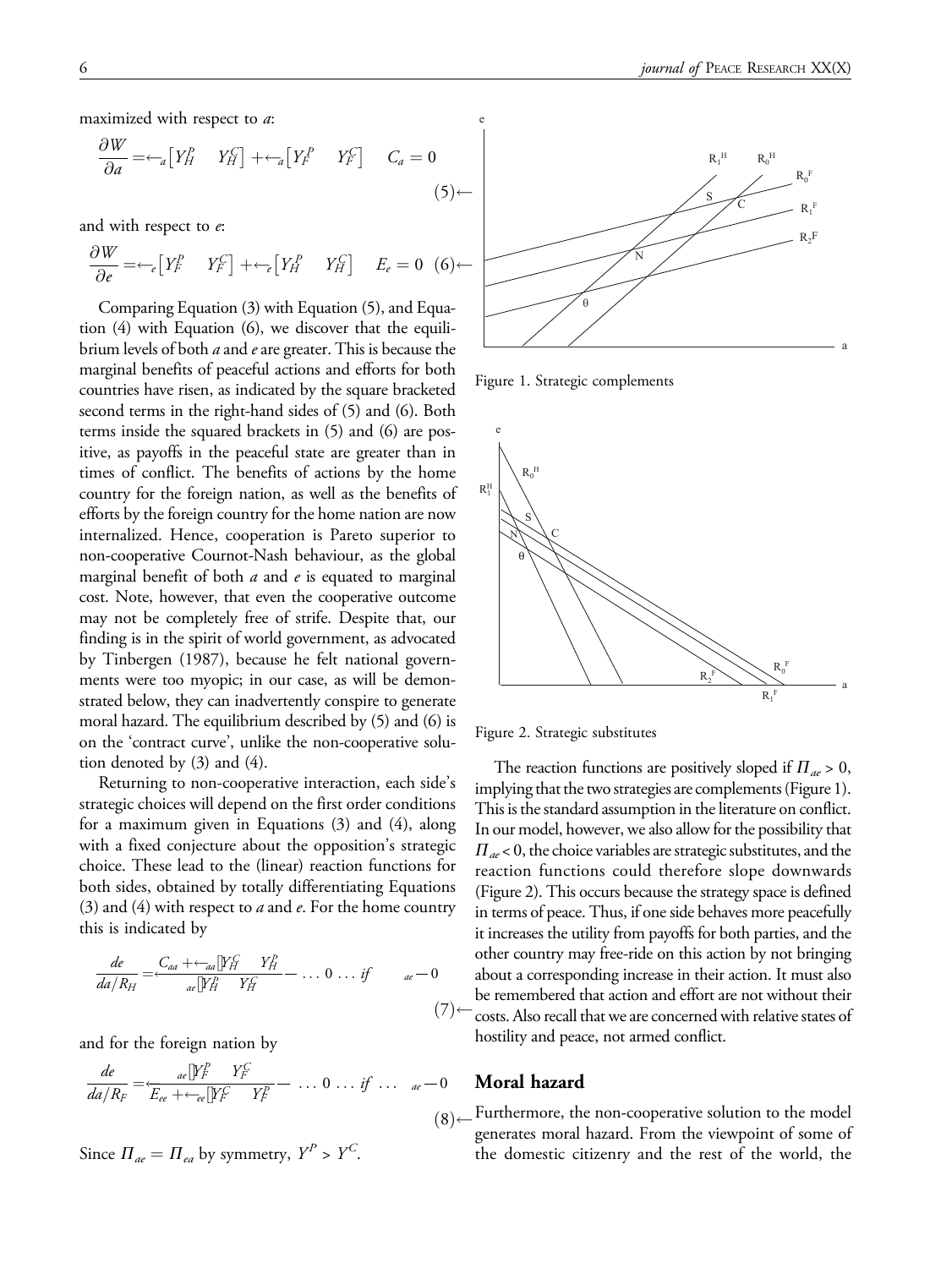actions and efforts by the two governments are not always observable or verifiable. Also, neither side has the incentive to engage in globally optimal levels of action or effort to promote peace. Examples could include efforts to stem transnational terrorism, drug cartels and other global public 'bads', which tend to increase disputes between nation states. This could also extend to actions to stem the spread of the COVID-19 pandemic. Since the moral hazard is found in both parties, we have double moral hazard, as analysed in Murshed & Sen (1995). In both Figures 1 and 2, the non-cooperative solution associated with moral hazard is given by point N. The fully cooperative and Pareto optimal solution is illustrated at point C, but that requires international cooperation, policy coordination or even world government as advocated by Tinbergen & Fischer (1987) or Tinbergen (1990).

Also, in Figure 2, when the strategies are substitutes we have an additional 'equity' problem. In the noncooperative equilibrium (point N) the home country has effectively passed on some of the burden of adjustment to the foreign nation. Once again the examples that spring to mind are policies to tackle pandemics, terrorism and international crime, where nations seem to occasionally pass the buck on to other countries and free-ride on them. In fact, the level of effort exercised by the foreign country is greater than in the cooperative solution. We could say that the home country is free-riding on the other nation. The positions could equally be reversed, between home and foreign countries. The elimination of double moral hazard requires the design of a mechanism that induces cooperation and transparency.

#### Extensions

What if one side, say the government, acts as a Stackelberg leader? Analytically speaking, this means the leader takes the follower's reaction function into account while maximizing its utility or payoff. Diagrammatically, the leader's utility or payoff function is made tangent to the follower's reaction function. A variety of multiple equilibria are possible under Stackelberg leader–follower situations. We depict some of the possibilities by the point S in Figures 1 and 2. These are associated with Pareto improvements on Cournot-Nash behaviour. But this is not necessarily always the case, as a variety of equilibria are possible.<sup>9</sup> We may argue that the first-best outcome is globally cooperative equilibria; non-cooperative (Cournot-Nash) behaviour produces second-best

outcomes. In some situations, the second-best noncooperative outcome may be inferior to outcomes when there is a Stackelberg leader (a powerful and enlightened country) taking into account the reactions of followers (smaller countries), as may be argued to have been the case for Western nations during periods of the Cold War (1950s and 1960s) under US hegemony.

 country (the foreign nation) is shown by point in both An increase in the cost of peaceful behaviour in one Figures 1 and 2, which is a downward movement in the foreign reaction functions. In Figure 1 when the two activities are strategic complements there is a clear welfare loss. In Figure 2, however, the two strategies are substitutes. The decrease in effort by the foreign country is matched by an increase in home country action. This might mean an improvement from the non-cooperative outcome at point N in Figure 2, as the home country was free-riding on the foreign nation at that point. Analytically it implies an increase in the cost of peaceful behaviour for the foreign country, from Equation (2). Differentiating the arguments inside the cost function for peaceful behaviour,  $E$ , in Equation (2) with respect to its arguments, and maximizing with respect to  $e$ :

$$
e[Y_F^P Y_F^C] = E_{e1}dm + E_{e2}dn; \quad E_{e1} < 0, E_{e2} > 0 \tag{9} \leftarrow
$$

The first term on the right-hand side of Equation (9) lowers the cost of peaceful behaviour or international cooperation; the second term has the opposite effect. An increase in hostility implies that the latter dominates the former.

When is there a rise in belligerent behaviour on the part of certain nations? Examples would be the British Brexit referendum, the actions of President Trump of the USA vis-a`-vis Iran, and the behaviour of the Modi government in India in respect of Kashmir, which heightens tensions with Pakistan. These developments have their genesis in democratic institutions, elections and referenda, even though neither Brexit nor Trump's behaviour can be regarded as liberal.<sup>10</sup> Again, economistic explanations may be paramount. The genesis of current hostile tendencies (trade wars, Brexit) may lie in the rise of interpersonal and functional inequality, coterminus with the viral contagion of fake news spread by the electronic media. The result is populist tendencies

<sup>9</sup> Sometimes a Stackelberg leader is worse off than the follower in relative terms compared to the Cournot-Nash outcome.

<sup>&</sup>lt;sup>10</sup> For example, Rodrik (2017) helps us to understand that societies characterized by regular free and fair elections can nevertheless behave in an illiberal demagogic fashion from time to time, as feared by classical liberals who wished to restrict the franchise.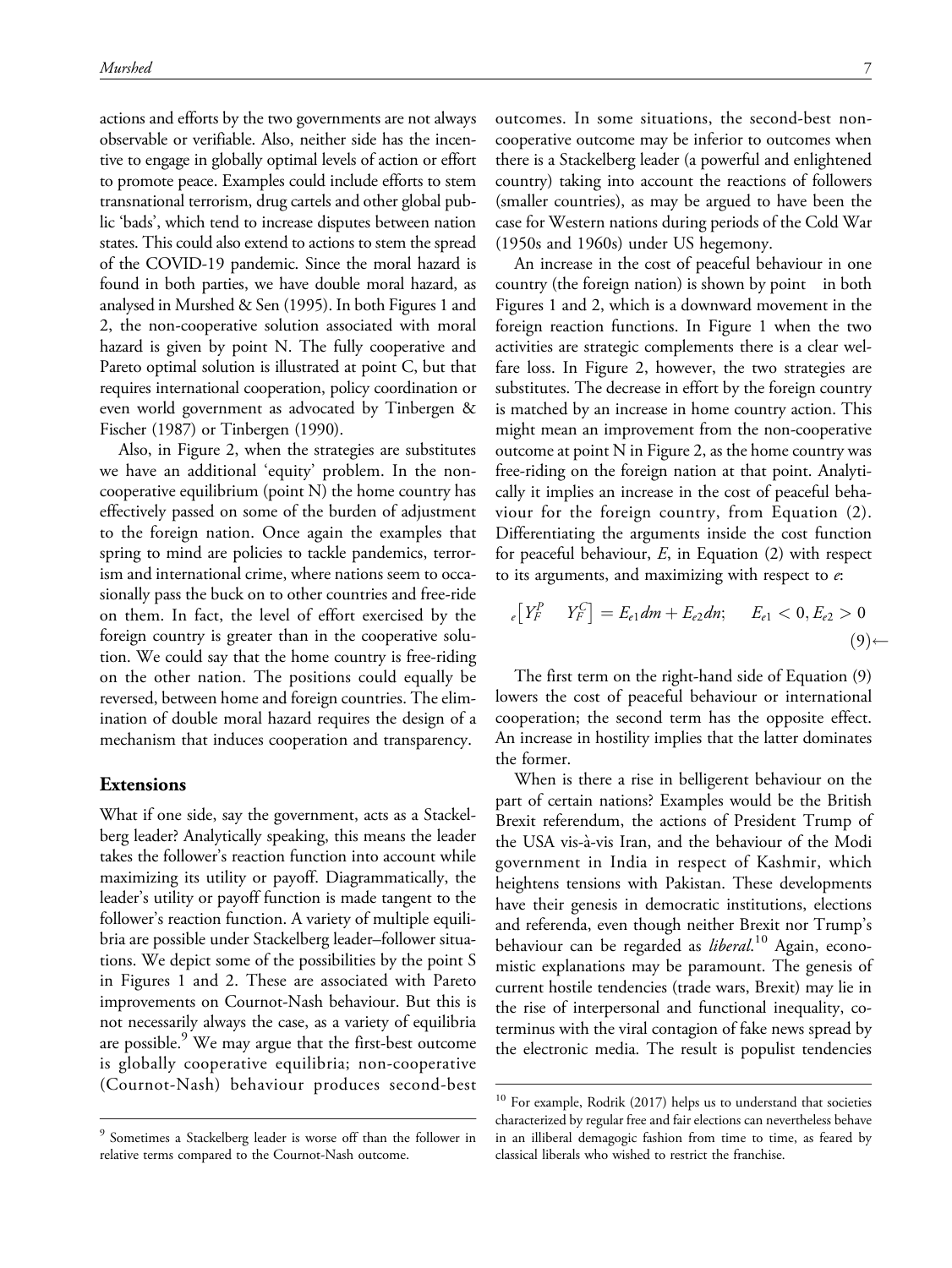focusing on primeval identity with little heed paid to economic self-interest which is meant to characterize homo economicus. Identity may trump (economic) interests; identity-based behaviour may entail hostility to 'an other', a sentiment that populist demagogues play up in order to feather their own political and economic interests; see the analysis in Glaeser (2005) and the connection made between identity politics and the Nazi regime (Caruso, 2016).

It is now useful to move from the aggregate behaviour or the state's actions that we have described until now to the analysis of the individual. To analyse how hostility may be rising in our contemporary world, consider the behaviour of an *individual* voter in the model sketched above. This individual has income,  $Y_i$ , and could be the median voter, who in an electoral process may swing the national policy outcome, or at least determine its direction. In a society that is unequal, the median individual has an income (or endowments) below the mean  $(Y_F)$  for that society, and in that sense we may deem him to be poor. He is faced with two prospects to vote on, one which advances his own income relative to the mean but is less resonant with narrow (ethnic or national) identity, and another which disadvantages him as an individual but may raise national mean income, and above all is in line with what he regards as appropriate identity-based behaviour. This, latter, policy vector will enrich the elite in his group, because even if mean national income rises, median income falls because of the relentless pursuit of *laissez faire* with dwindling social protection.

$$
U_i = w_1(\pi, m) \{ Y_i^P; G \} + w_2((1 \quad ), n) \{ Y_i^C; I \} \tag{10}
$$

Individual subjective decision weights attached to what we described as relative peace  $(w<sub>1</sub>)$  and hostility  $(w_2)$  are determined partially by their more objective probabilities of peace and conflict  $(\Pi, 1-\Pi)$ , but also by preferences that are influenced by domestic demagoguery in terms of meme messages  $(m, n)$ . Note, the partial derivatives associated with the decision weights are positive. The idea of the decision weight emanates from the theorizing of Kahneman & Tversky (1979), and Tversky & Kahneman's (1992) prospect theory which permits framing in the mind of the individual, who may attach a greater weight to a prospect or outcome in an uncertain world based on its *desirability*. Hence the outcome associated with the decision weight  $w_2$  may be regarded as more worthy compared to alternative outcomes by an individual, even if it is less likely in the probabilistic sense of expected utility. Thus,

decision weights differ from conventional probabilities; all probabilities may be framed in the mind, but decision weights emanating from prospect theory are connected to the individual's perceptions of what is a more worthy outcome.

In Equation (10), the probability of the individual voting for a set of policies that promotes a more peaceful and integrated world depends positively on a message, m, sent out by one group of liberal politicians, and negatively on a (populist) message,  $n$ , sent out by another set of populist interests.11 These rival messages compete in the framing process of the individual's mind-set. But his personal circumstances also play a part, and may lead to a preference for narrow identity-based outcomes, such as  $I$  in  $(10)$ .

A relatively deprived voter who is precariously employed with declining social protection may give greater credence to the latter 'meme' message because it is more intrinsically desirable; in other words,  $w_{2n}$  $w_{1m}$ , the efficacy of the populist meme message is greater. In the state of relative peace his individual income relative to the mean rises (or is at least constant); he also obtains a vector of public goods, G. In the less peaceful state, his identity-based set of outcomes is realized; he obtains I, but his individual income relative to the mean declines, although national income relative to the foreign country may increase.<sup>12</sup> In a sense the individual knows and votes for something which makes him proud to be English or American even when it is a Pyrrhic victory, as he makes the already rich in his own nation richer, as many voters who voted for Trump were only too painfully aware of. Out of a sense of identity, - they voted to become poorer. Following Rodrik (2017), we could argue that because the poor median voter was not compensated for his loss of individual income and employment insecurity due to greater globalization in the past, he is less likely at present to put a greater weight on the peaceful outcome. He now tends to mistrust the more liberal supra-national or internationalized outcome, and any promises of redistribution are now much

 $11$  The success of the populist (memetic) message may resonate more and circulate like a biological virus in our increasingly plutocratic world which is nevertheless characterized by universal access to the electronic media.

<sup>&</sup>lt;sup>12</sup> The voter believes this can be achieved by pursuing America-first protectionist policies and restricting immigration, because of his cognitive dissonance or an ardent desire to engage in time travel back to an era where manufacturing jobs were plentiful, the standard of living was increasing, Great Britain and the USA were great and more powerful than now, and prospects for future generations appeared very bright. Ergo, sometime in the 1960s.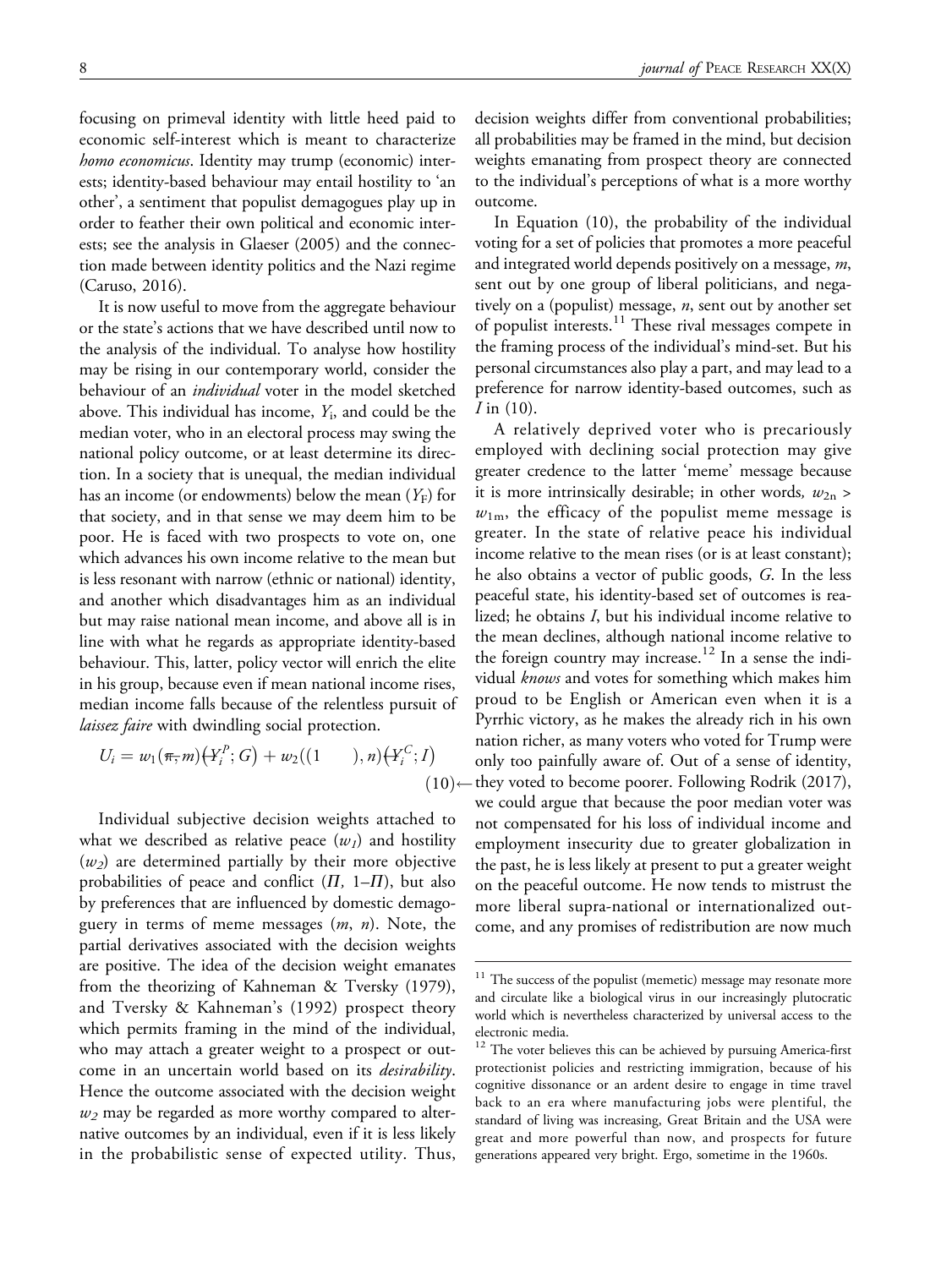less credible. His choice, however, makes the world less secure.

#### **Conclusions**

Jan Tinbergen was passionate about designing world peace, the global counterpart of his notion of a socially optimal order. In the pursuit of that goal, he advocated economic analysts to view war, or for that matter conflict more generally, as a phenomenon that was endogenous and not exogenous to the variables of interest to the economist. Secondly, welfare and security could not be separated in the sense that welfare was greater in a more secure or peaceful *global* setting when nations felt more secure vis-a-vis each other without excessive and wasteful offensive military expenditure. Tinbergen also believed in the superiority of governance at the global level because nation states often behave myopically. In fact, he advocated a revamped and more effective United Nations system. A more modest achievement would be international cooperation at a more regional level, as with the European Union.

I have attempted to model some of these ideas. I first construct expected welfare functions for two countries weighted by the probabilities of peaceful and more conflictual states of nature. The peaceful state is more secure and gives greater welfare. Actions and efforts by both countries enhance the probability of peace and hence nations are interdependent as far as security is concerned. Non-cooperative behaviour is Pareto inferior to cooperative behaviour and also produces moral hazard and freeriding. There can be an endogenous increase in hostility by nations driven by populist identity-based politics, which have their genesis in rising inequality, and the decline of median incomes and life prospects. Thus, the politics of populism is endogenous to the disadvantaging evolution of capitalism in recent years, and the shape that greater globalization has taken in the past four decades.

The current rules of globalization and capitalism, dubbed as hyper-globalization by Rodrik (2017), seem to mainly serve elites who are owners of internationally mobile skills and wealth. There is an alarming rise in inequality, worldwide, exemplified by the rising ratio of wealth or capital to national income (Piketty, 2014). In a global context, Milanovic (2016: Figure 1.8) demonstrates that the share of billionaires' wealth relative to global GDP was under 3% in 1987; this had increased to more than 6% by 2013. Accompanying this, the national income share of the middle class (defined as having an income in the range of 25% above and 25% below median national income) declined over this time

period in nearly all Western democracies, with the United States exhibiting the lowest middle-class share, and the UK not far behind with the fourth lowest share (Milanovic, 2016: Figure 4.8). In recent years the greatest beneficiaries of changes in the global income distribution have been the world's super rich (the top 1% in the income distribution), along with the middle classes in emerging market economies like China and India; the greatest losers have been the lower middle and low income groups in developed countries.

This rising inequality, along with the despair it produces, sows the seeds of populist politics, which takes the form of a seeming backlash to globalization, involving greater hostility in international relations, as well as to minorities in the domestic context. Rodrik (2017) describes the globalization trilemma, whereby the simultaneous achievement of national sovereignty, democracy and hyper-globalization is impossible. In a hyperglobalized context, further economic integration in terms of adverse distributional consequences outweighs the gains in terms of enhanced income. Hyperglobalization also means that the earlier domestic social contract and an earlier postwar commitment to a welfare state may become untenable, in parallel with the growth of precarious employment.

Rodrik (2018) argues that earlier on, the advance of globalization was made relatively more acceptable in Europe compared to the United States, given the greater prevalence of social protection on the continent. Gradually, after 1980, and especially since the dawn of the new millennium, more and more groups have been disadvantaged by globalization and labour-saving technical progress, and the politics of austerity has diminished social protection, fraying pre-existing domestic social contracts, and social mobility has been greatly diminished. A retreat from hyper-globalization may be desirable, even a return to the halcyon days of the Bretton Woods era (1945 to 1973), but not through channels that diminish international cooperation and partnership, like Brexit and President Trump's protectionist sabre rattling, because they will serve to further immiserize the already disadvantaged. What is needed is internationally coordinated checks on hyper-globalization and agreements on certain wealth taxes on the richest individuals, as well as brakes on job destroying automation. These policies are needed to address the alarming rise in wealth inequality, given the fact that social protection alone can only have a palliative, but not curative, impact on these inequalities.

Rodrik's trilemma, however, is not merely the statement of an impossibility theorem, but a clarion call to complement economic integration with political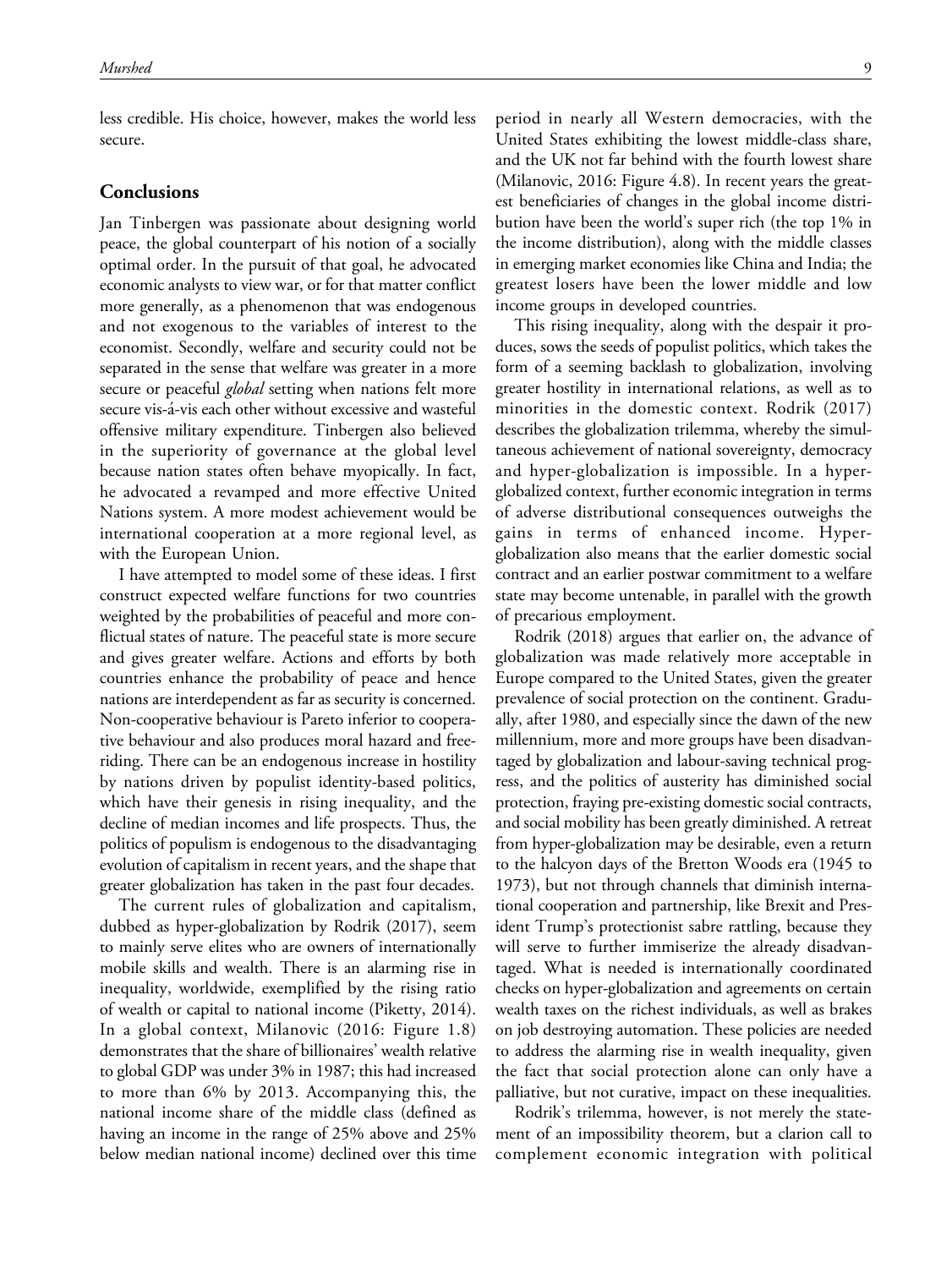integration. Indeed, the trilemma also has a solution: world government (van Bergeijk, 2019: 70). This is because one of the problems associated with the trilemma is the extent of international economic integration without sufficient attention being paid to the interests and views of constituencies within nation states. Global government can resolve the political dilemma by restricting and governing globalization so that it conforms to the social contracts that democratically emerge in the world. While that may seem naïve to many mainstream economists, it would be exactly the kind of point that Tinbergen might have made. World government, international development and greater equality within and between countries are in the end necessary requirements for a world order that sustainably ensures welfare and security as Tinbergen had envisioned.

#### Acknowledgements

I am indebted to Peter van Bergeijk for enlightening me on many aspects of Jan Tinbergen's work and thinking, especially in relation to war and peace. An earlier version of the article was presented at the Network of European Peace Scientists (NEPS) Conference at The Hague in the Netherlands, held between 23 and 25 June 2019. I am grateful to three anonymous referees of this journal whose comments have greatly improved the article.

#### ORCID iD

S Mansoob Murshed **b** [https://orcid.org/0000-0002-83](https://orcid.org/0000-0002-8360-033X) [60-033X](https://orcid.org/0000-0002-8360-033X)

#### References

- Addison, Tony; Philippe Le Billon & S Mansoob Murshed (2002) Conflict in Africa: The cost of peaceful behaviour. Journal of African Economies 11(3): 365–386.
- Angell, Norman (1910) The Great Illusion: A Study of the Relation of Military Power in Nations to Their Economic and Social Advantage. London: Heinemann.
- Arrow, Kenneth J (1950) A difficulty in the concept of social welfare. Journal of Political Economy 58(4): 328–346.
- Bodin, Jean (1576/1955) Les Six Livres de la République [The Six Books on the Republic]. Translation by MJ Tooley. Oxford: Blackwell.
- Boulding, Kenneth E (1989) Three Faces of Power. London: Sage.
- Caruso, Raul (2016) Identity and incentives: An economic interpretation of the Holocaust. In: Charles Anderton & Jürgen Brauer (eds) Economic Aspects of Genocide, Mass Killing, and Their Prevention. Oxford: Oxford University Press, Chapter 14.
- Cobden, Richard (1835/1978) Commerce is the grand panacea. Reprinted in: EK Bramsted & KJ Melhish (eds) Western Liberalism: A History in Documents from Locke to Croce. London: Longman, 354–357.
- Davenant, Charles (1695/2019) An Essay Upon Ways and Means of Supplying the War. Miami, FL: Hardpress.
- Findlay, Ronald & Kevin O'Rourke (2007) Power and Plenty: Trade, War, and the World Economy in the Second Millennium. Princeton, NJ: Princeton University Press.
- Glaeser, Edward L (2005) The political economy of hatred. Quarterly Journal of Economics 120(1): 45–86.
- Gleditsch, Nils-Petter (2008) The liberal moment fifteen years on. International Studies Quarterly 15(4): 691–712.
- Haavelmo, Trygve (1954) A Study in the Theory of Economic Evolution. Amsterdam: North Holland.
- Harsanyi, John C (1955) Cardinal welfare, individualistic ethics, and interpersonal comparisons of utility. Journal of Political Economy 63(4): 309–321.
- Hitch, Charles J & Roland N McKean (1960) The Economics of Defense in the Nuclear Age. Cambridge, MA: Harvard University Press.
- Hobson, John A (1902/1948) Imperialism: A Study. London: George Allen & Unwin.
- Jeffrey, Richard C (2004) Subjective Probability: The Real Thing. New York: Cambridge University Press.
- Kahneman, Daniel & Amos Tversky (1979) Prospect theory: An analysis of decision under risk. Econometrica 47(2): 263–292.
- Keynes, John Maynard (1920/2004) The Economic Consequences of the Peace. New York: Dover.
- Kol, Jacob & Pieter De Wolff (1993) Tinbergen's work: Change and continuity. De Economist, 141.
- Lenin, Vladimir I (1917/1963) Imperialism, the Highest Stage of Capitalism. First published in Petrograd, Lenin's Selected Works. Moscow: Progress, Volume 1.
- Malthus, Thomas R (1798/1965) Essay on the Principle of Population. Facsimile in the Reprints of Economic Classics series. New York.
- Milanovic, Branko (2016) Global Inequality: A New Approach for the Age of Globalization. Cambridge MA: Belknap for Harvard University Press.
- Mill, John Stuart (1840/1968) Principles of Political Economy with Some of Their Implications to Social Philosophy. Collected Works II. London: Routledge.
- Murshed, S Mansoob & Somnath Sen (1995) Aid conditionality and military expenditure reduction in developing countries: Models of asymmetric information. Economic Journal 105(429): 498–509.
- Myerson, Roger B (1981) Utilitarianism, egalitarianism and the timing effect in social choice. Econometrica 49(4): 883–897.
- Pigou, Arthur Cecil (1921) The Political Economy of War. London: Macmillan.
- Piketty, Thomas (2014) Capital in the Twenty-first Century. Cambridge, MA: Harvard University Press.